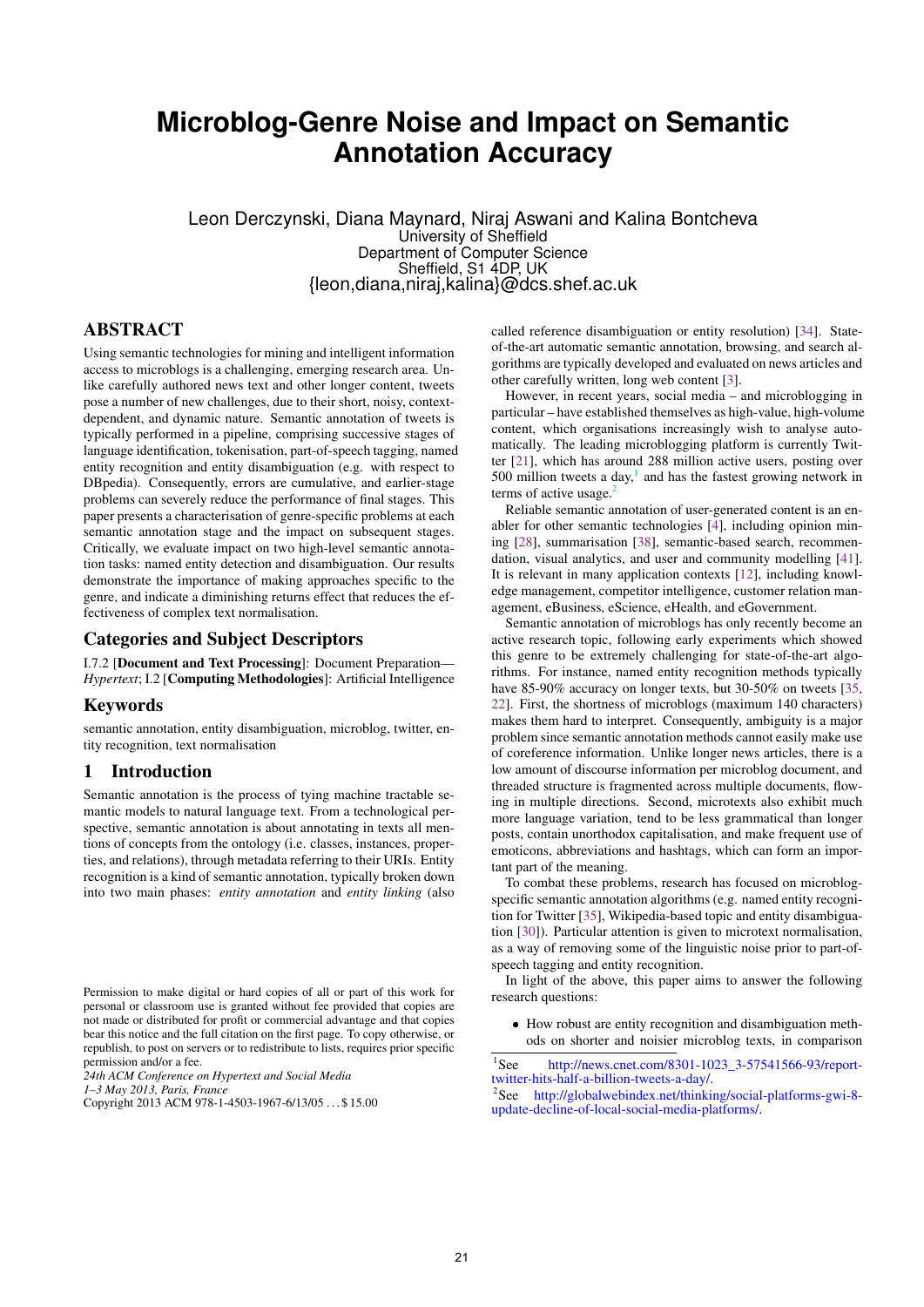| <b>System</b>     | <b>Overall accuracy</b> | English  | Dutch    | French   | German | Spanish  |
|-------------------|-------------------------|----------|----------|----------|--------|----------|
| <b>TextCat</b>    | 89.5%                   | 88.4%    | $90.2\%$ | 86.2%    | 94.6%  | 88.0%    |
| langid            | 89.5%                   | $92.5\%$ | $89.1\%$ | 89.4%    | 94.3%  | 83.0%    |
| TextCat (twitter) | $97.4\%$                | $99.4\%$ | $97.6\%$ | $95.2\%$ | 98.6%  | $96.2\%$ |
| langid (twitter)  | 87.7%                   | 88.7%    | 88.8%    | 88.0%    | 92.5%  | 81.6%    |

<span id="page-1-2"></span>Table 1: Language classification accuracy on the ILPS dataset for systems before and after adaptation to the microblog genre.

with the longer, cleaner news texts on which the algorithms have been trained and evaluated?

- What problem areas are there in the semantic annotation of microblog posts, and what is the cause of the majority of errors made? Can normalisation help reduce the detrimental effect of microblog noise?
- Which directions for future improvement are the most promising, given the state-of-the-art?

The rest of the paper is structured as follows. Section [2](#page-1-0) compares the performance of state-of-the-art algorithms on the various components of a semantic annotation pipeline, trained specifically on microblog data versus those trained on longer text. Section [3](#page-6-0) introduces the microblog normalisation task, compares different methods, and measures the impact normalisation has on the accuracy of semantic annotation of tweets. The third research question is answered in Section [4.](#page-7-0) In this paper, we focus only on microposts in English, since few Twitter-based linguistic tools have currently been developed for other languages. We do not investigate how successful such techniques might be on other languages, or indeed, whether all problems are similarly prevalent in other languages.

# <span id="page-1-0"></span>2 Method Comparison

Semantic annotation with linked data comprises of a sequence of tasks, with a different component for each one. Each component relies on the information provided by one or more of the previous algorithms, typically ordered in a pipeline: language detection; tokenisation; part-of-speech tagging; named entity recognition; and entity disambiguation, as exemplified in GATE's AN-NIE system [\[9\]](#page-9-9). As the performance of each component relies on that of its predecessors, errors can cascade through the pipeline. We present approaches to each stage of the semantic annotation pipeline, contrasting a variety of methods, and comparing performance at each stage on microblog and standard-format (e.g. newswire) text. Since the overall goal is error reduction, attention is given to the specific kinds of errors made by each method.

## <span id="page-1-5"></span>2.1 Language Identification

It is critical to determine the language in which a document is written, in order to know which tools to apply. The *language identification* task is thus typically performed before other linguistic processing, as its goal is to output a language suggestion given some unprocessed text. We consider two types of approach: ngram frequency-based and n-gram information gain-based.

Both approaches include an implicit tokenisation step, though this is speculative and does not inform later processes in the entitylinking pipeline. TextCat [\[6\]](#page-9-10) relies on n-gram frequency models to discriminate between languages, relying on token sequences that are strong language differentiators. Information gain-based langid.py [\[24\]](#page-9-11) uses n-grams to learn a multinomial event model, with a feature selection process designed to cope with variations of expression between text domains. They have both been adapted for microblog text, using human-annotated data from Twitter. The TextCat adaptation [\[5\]](#page-9-12) works on a limited set of languages; the langid.py adaptation [\[33\]](#page-9-13) on 97 languages.

<span id="page-1-4"></span>

| Approach             | <b>Precision Recall</b> |     | F1  |
|----------------------|-------------------------|-----|-----|
| <b>PTB</b> Regexp    | 90%                     | 72% | 80% |
| PTB Regexp (twitter) | 98%                     | 94% | 96% |

Table 2: Tokeniser performance on sample microblog text

We evaluated four system runs on the ILPS TextCat microblog evaluation dataset.<sup>[3](#page-1-1)</sup> Results are given in Table [1,](#page-1-2) with the Twitterspecific versions marked "twitter". Note that the adapted version of TextCat has a slightly easier task than that for langid.py because it expects only five language choices, whereas the adapted langid.py is choosing labels from a set of 97 languages. The latter assigned a language outside the five available to 6.3% of tweets in the evaluation set. Why the adapted langid.py performed worse than the generic version is not clear; the results are quite close for some languages, and so if an approximate 6% improvement could be made in these cases, the Twitter-adapted version would be better. Although language identification is harder on tweets than longer texts, it is doable and has been achieved to a reasonably high level – enough to inform choices of later tools.

## 2.2 Tokenisation

Tokenisation is the process of dividing up a string of characters and punctuation into constituent words. Strings must be broken into tokens to enable subsequent processing, by determining the atomic units that make up the text. Different languages require different tokenisers, with some easier than others [\[29\]](#page-9-14). Even punctuation use can differ between languages for the microblog genre, in which "smileys" (comprised of extended sequences of punctuation symbols) are prevalent.

There is some disagreement regarding tokenisation schemes for microblogs, which contain some unusual word types. While con-ventionally the Penn Treebank (PTB) rules<sup>[4](#page-1-3)</sup> are suitable for English, variations of tokenisation for microblog text have been proposed, particularly accounting for user mentions and hashtags in Twitter, which both include punctuation. The convention for this paper is to use Ritter's tokenisation scheme [\[35\]](#page-9-6).

For our evaluation, we took the ANNIE tokenizer from GATE, which uses the PTB tagset, and measured its performance on Ritter's tweet dataset [\[35\]](#page-9-6). To gauge the impact of making Twitterspecific considerations, we compared this with a Twitter-adapted version of the ANNIE tokeniser. Performance was measured in terms of precision and recall, as well as F1 measure, and is given in Table [2.](#page-1-4)

The original tokeniser performed poorly, reaching an F1 of only 80% (near 100% is typical), and with many errors around punctuation and Twitter-specific entities. This is too weak to accurately inform later tasks. Smileys cause some trouble for tokenisers, many of which do not occur in the training data. Orthographic errors are also rife in this genre, an analysis of which can be found in [\[15\]](#page-9-15). Aside from smileys and typos, the low performance of a conventional tokeniser such as this is mostly due to differing tokenisation rules regarding usernames and Twitter-specific content.

<span id="page-1-1"></span><sup>3</sup> See [http://ilps.science.uva.nl/resources/twitterlid.](http://ilps.science.uva.nl/resources/twitterlid)

<span id="page-1-3"></span><sup>4</sup> See [http://www.cis.upenn.edu/˜treebank/tokenization.html.](http://www.cis.upenn.edu/~treebank/tokenization.html)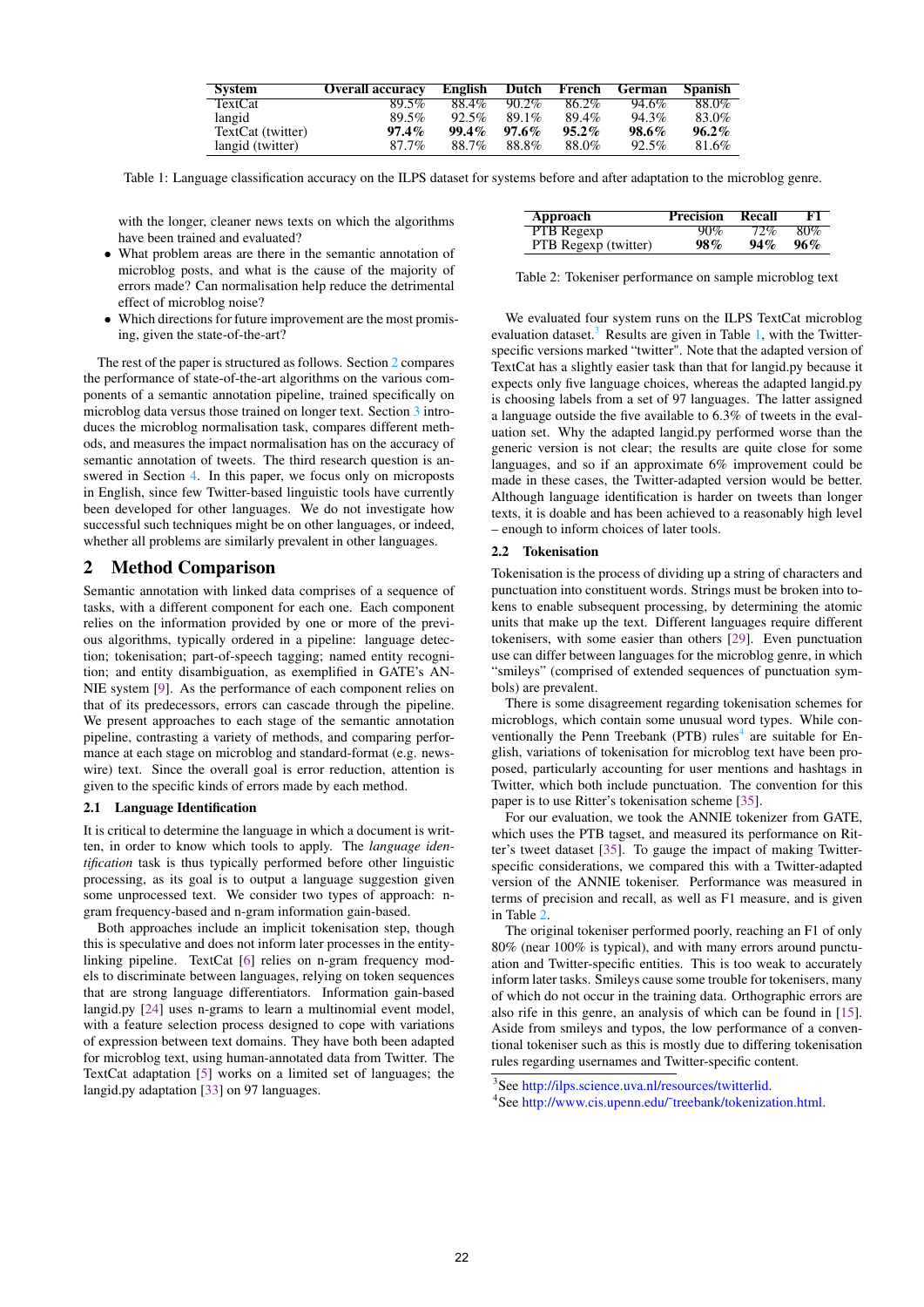<span id="page-2-0"></span>

| Approach               | Accuracy        | <b>Sentence</b> | On unknowns         |  |  |  |
|------------------------|-----------------|-----------------|---------------------|--|--|--|
|                        | <b>Newswire</b> |                 |                     |  |  |  |
| Brill                  | 93.9%           | 28.4%           |                     |  |  |  |
| <b>Stanford Tagger</b> | $97.3\%$        | 56.8%           | $90.5\%$            |  |  |  |
|                        | Microblog       |                 |                     |  |  |  |
| Brill                  | 70.5%           | $2.54\%$        | $13.\overline{1\%}$ |  |  |  |
| <b>Stanford Tagger</b> | 73.6%           | 4.24%           | 26.6%               |  |  |  |
| Brill (twitter)        | 78.6%           | 8.47%           | 28.5%               |  |  |  |
| Stanford (twitter)     | 88.4%           | 25.4%           | 72.1%               |  |  |  |
| Ritter (twitter)       | 88.3%           |                 |                     |  |  |  |
| Incorrect for all      | $9.0\%$         |                 |                     |  |  |  |

Table 3: Part-of-speech tagging performance on two corpora: extracts from the Wall Street journal (newswire), and a 25% part of Ritter's corpus. The latter is tagged with and without in-genre training data. Accuracy measured at both token and sentence level.

#### <span id="page-2-3"></span>2.3 Part-of-speech Tagging

Part-of-speech (POS) tagging is generally the next stage in a semantic annotation pipeline following tokenisaton, and is necessary for many tasks such as named entity recognition and disambiguation. Early high-performance tagging approaches include the Brill tagger, which uses transformation-based learning, and has the benefit of being fast [\[20\]](#page-9-16). Later, Toutanova et al. [\[44\]](#page-9-17) introduced the Stanford tagger, trained on newswire texts, and which has sophisticated feature generation, especially for unknown words, and a highly configurable re-trainable engine. This is generally thought to represent the current state of the art for such texts. Models using the PTB set are available for both these taggers.

However, these are not necessarily suitable for microblogs, and thus specific taggers have been developed to handle these. We concentrate on those using the PTB tagset, as many later components in our pipeline rely on this labelling schema, and changes in tagset hamper tagger comparison. Ritter et al. [\[35\]](#page-9-6) trained on PTBtagged tweets, adding extra tag labels for retweets, URLs, hashtags and user mentions. Their work also included the distribution of a ground truth annotated tweet dataset.

#### 2.3.1 POS Tagging Comparison

We compare three taggers on a subset of Ritter's corpus: Brill's transformation-based tagger, the Stanford tagger and Ritter's tagger. We use the experimental setup detailed in Ritter's paper, apart from using a fixed train/test split in the Twitter data, where the evaluation portion had 2,242 tokens. Results are given in Table [3,](#page-2-0) including comparison against sections 22-24 of the Wall Street Journal part of the Penn Treebank [\[26\]](#page-9-18).

The results for the Stanford and Brill taggers trained on newswire text show poor success rates; it was not possible to re-train the Ritter tagger on newswire data only. Results are also given for the taggers trained on Twitter data – a re-trained, re-tuned Stanford tagger with unknown word parameters scaled to the size of the corpus<sup>[5](#page-2-1)</sup> and Ritter's stock tagger. $6$  These figures are far below the stateof-the-art in POS tagging for some other well-formed genres (e.g. newswire, where accuracy is around 98%), which warrants some analysis of the problem and of error cases. However, even the performance of the worst tagger trained with microblog text was better than the best tagger not using microblog data. Ritter's system did not provide information about unknown word tagging accuracy.

The "incorrect for all" row shows the proportion of tokens that none of the taggers could label correctly. This gives an initial idea

<span id="page-2-1"></span>5 Props changes from l3w-gen: arch include naacl2003unknowns, lnaacl2003unknowns, and veryCommonWordThresh = 100.

<span id="page-2-2"></span>6 See [https://github.com/aritter/twitter\\_nlp.](https://github.com/aritter/twitter_nlp)

of whether a voting approach would be successful for improving performance: higher scores indicate a greater proportion of particularly tricky tokens. Not included in the table are whole-sentence accuracy figures – that is, the proportion of sentences in which every token was correctly tagged. These vary from 2% for a standard Brill tagger to 22% for the best-performing Stanford tagger's ingenre approach.

While ground truth data is available for the microblog genre, there is not enough of it (Figure [1\)](#page-3-0). As the curve in the figure does not appear to be levelling off (or dipping) when more data is added, its shape suggests that increasing the amount of tagged ground truth data will improve in-genre POS tagging performance. Aside from providing an incomplete model of the language used in microblogs, the smallness of the volume of tagged text increases the chance of encountering words not found in the training data when tagging new text.

#### 2.3.2 Difficult Token Failure Analysis

Tagging previously unseen words forces the tagger to rely on contextual clues. These unknown words make up a large part of the mis-tagged tokens. One can see the effect that improving accuracy on unknown words has on overall performance by comparing the Stanford tagger when trained on off-genre vs. in-genre data in Table [3.](#page-2-0) We identified the unknown words that were tagged incorrectly (hereafter referred to as incorrectly tagged unknowns or the ITU set), and categorised them into eight groups.

Gold standard error – Where the ground truth data is wrong; 6.7% of the ITU set. For example, the Dutch *dank je* should in an English corpus be tagged as foreign words (FW), but in our dataset is marked *dank/URL je/IN*. These are not tagger errors but rather evaluation errors, and may be repaired by amending the dataset.

In-vocabulary – Tokens that are common in general, but do not occur in the training data; 27% of the ITU set. For example, *Internet* and *bake* are unknown words and mis-tagged in the evaluation corpus. This kind of error may be fixed by a larger training set or the use of a lexicon of single-tag words.

Pre-taggable – Words to which a label may be reliably assigned automatically; 9% of the ITU set. This includes well-formed URLs, hashtags, cardinals (e.g. *3rd*) and smileys. Regular expression based labellings added pre- or post-tagging should improve performance here.

**Proper noun** – Proper nouns not in the training data; 11.2% of the ITU set. Most of these should be tagged NNP, and are often useful for later named entity recognition. Proper nouns in the ITU set often had incorrect capitalisation; for example, *derek* and *birmingham*. Gazetteer approaches may help annotate these, in cases of words that can only occur as proper nouns.

Slang – An abundance of slang is a characterising feature of microblog text, and these words are often incorrectly tagged, as well as being rarely seen due to a proliferation of spelling variations (all incorrect). They comprise 27% of the ITU set. Examples include *LUVZ*, *HELLA* and *2night*. Some kind of automatic correction or expanded lexicon could be employed to either map these back to dictionary words or to include previously-seen spelling variations.

Tokenisation error - Occasionally the tokeniser or original author makes tokenisation errors; these are 9% of the ITU set. Examples include *ass\*\*sneezes*, which should have been split into more than one token as indicated by special/punctuation characters, and *eventhough*, where the author has missed a space. These are hard to correct. Specific subtypes of error, such as the joined words in the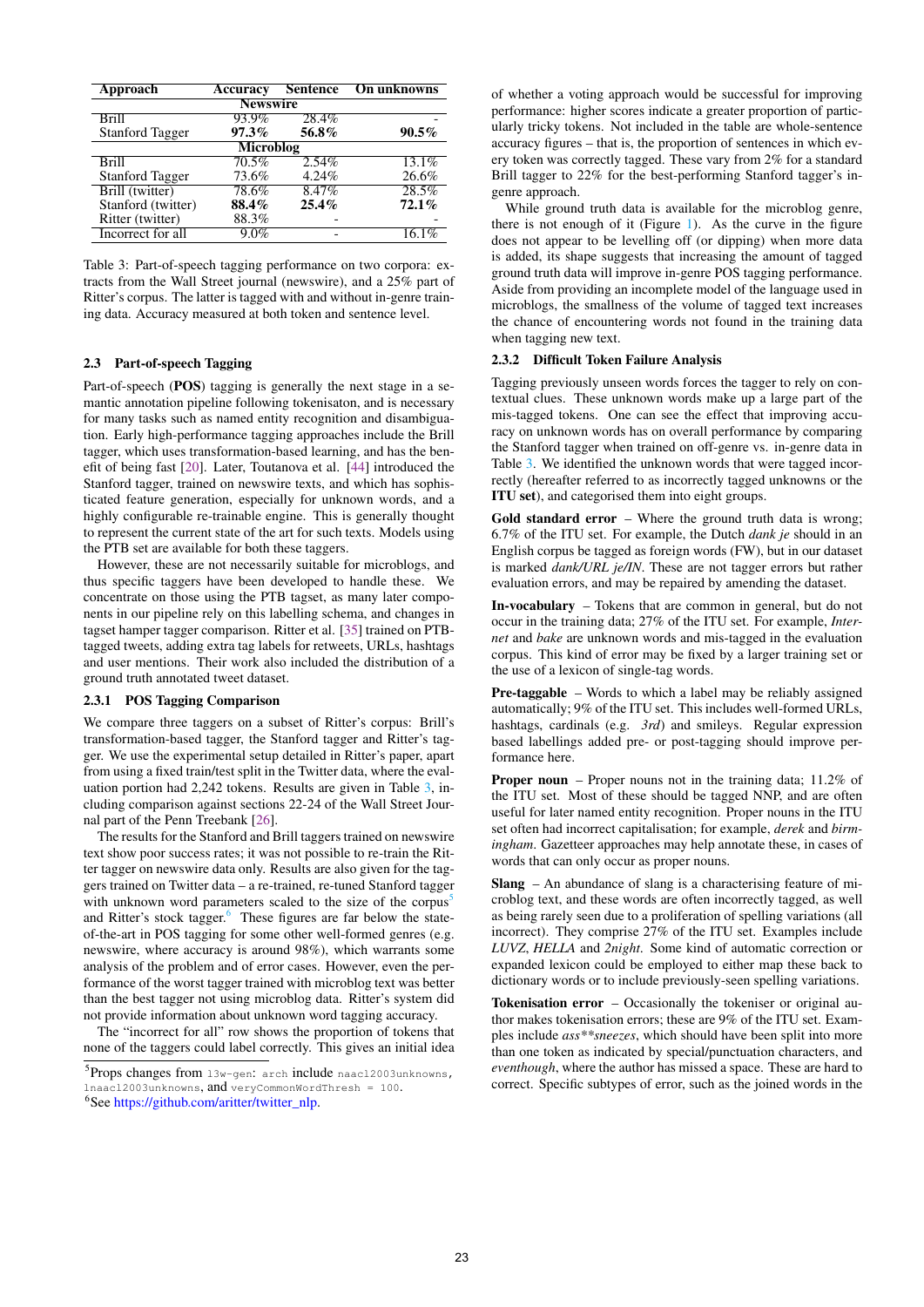<span id="page-3-0"></span>

Figure 1: Stanford tagger token-level performance with increasing amounts of in-genre text in the training set, using Ritter's experimental setup and segregated evaluation/training sets.

example, could be checked for and forcibly fixed, though this introduces the problem of distinguishing intentional from unintentional word usage.

Genre-specific – Genre- and site-specific words are 2.2% of the set. These are words that are unique to specific sites, often created for microblog usage, such as *unfollowing*. Extra genre-specific training data may to reduce genre-specific word errors.

Orthographic error – Finally, although it is difficult to detect the intent of the user, some content seems likely to have been accidentally mis-spelled; this is 7.9% of the ITU set. Examples include *Handle]* and *suprising*. Automatic spelling correction may improve performance in these cases.

#### 2.3.3 POS Tagging Summary

Data suggests that genre-specific changes must be made to attain any kind of reasonable POS tagging accuracy in this genre. Enhancements including improved tokenisation, pre-tagging labelling of unambiguous tokens and also using a small proportion of annotated microblog text in the training data led to +15% absolute accuracy improvement – an error reduction of over half. However, current genre-adapted performance is still not high enough, given the early position of this process in the pipeline.

#### <span id="page-3-3"></span>2.4 Named Entity Recognition

Named entity recognition (NER) is critical to semantic annotation, in this case involving finding which utterances in a discourse may be linked to ontological concepts via a URI. NER is difficult on user-generated content in general, and in the microblog genre specifically, because of the reduced amount of contextual information in short messages and a lack of curation of content by third parties (e.g. that done by editors for newswire). In this section, we examine some state-of-the-art NER methods for semantic annotation. We then compare their performance on microblog data and analyse the task of entity recognition in this genre.

#### 2.4.1 Existing NER systems

A plethora of named entity recognition techniques and systems is available in general [\[32,](#page-9-19) [37,](#page-9-20) [27\]](#page-9-21). For Twitter, a selection have been proposed but most are not publicly accessible.

General purpose Of the many NER systems available, we chose those that take different approaches and are very readily available. ANNIE uses gazetteer-based lookups and finite state machines to identify and type named entities in newswire text. The Stanford NER system [\[14\]](#page-9-22) uses a machine learning-based method to de-

<span id="page-3-2"></span>

| System                | Precision | <b>Recall</b> | F1     |  |  |
|-----------------------|-----------|---------------|--------|--|--|
|                       | Newswire  |               |        |  |  |
| <b>ANNIE</b>          | 78%       | $74\%$        | $77\%$ |  |  |
| <b>ARCOMEM</b>        |           |               |        |  |  |
| Stanford              |           |               | 89%    |  |  |
| Microblog             |           |               |        |  |  |
| <b>ANNIE</b>          | 47%       | $83\%$        | 60%    |  |  |
| <b>ANNIE-twitter</b>  | 77%       | 83%           | 80%    |  |  |
| <b>ARCOMEM</b>        | 55%       | 74%           | 63%    |  |  |
| ARCOMEM-twitter       | 83%       | 64%           | 72%    |  |  |
| <b>ARCOMEM-lang</b>   | 48%       | 82%           | 61%    |  |  |
| ARCOMEM-lang-twitter  | 79%       | 82%           | 80%    |  |  |
| Stanford              | 59%       | 32%           | 41%    |  |  |
| Stanford-twitter      | 54%       | 45%           | 49%    |  |  |
| Ritter (twitter only) | 73%       | 49%           | 59%    |  |  |

Table 4: Whole-pipeline named entity recognition performance, before and after genre adaptation. Newswire performance is over the CoNLL 2003 English dataset; microblog performance is over the development part of the Ritter dataset

tect named entities, and is distributed with CRF models for English newswire text.

Twitter-specific The general picture is that Twitter NER is difficult. There are few datasets, which are small and each custom to a single approach.

Ritter et al. [\[35\]](#page-9-6) take a pipeline approach, performing first tokenisation and POS tagging before using topic models to find named entities. Liu [\[22\]](#page-9-7) propose a gradient-descent graph-based method for doing joint text normalisation (see Section [3](#page-6-0) below) and recognition, reaching 83.6% F1 measure. Finally, Freire [\[16\]](#page-9-23) use a CRF classifier to define entity bounds while minimising reliance upon having well-structured text; this reaches F1 of 79%.

### 2.4.2 NER Comparison

We chose four high-performance and easy-to-evaluate named entity recognition tools, three of which are widely available, and evaluated them on the corpus of tweets developed by Ritter (2,400 tweets comprising 34,000 tokens). The first was ANNIE. The second used the ARCOMEM NER system, $(28)$  which is based on ANNIE but designed to deal with multi-genre entity detection. The third was the Stanford general-purpose NER system, and the fourth Ritter's NER approach. Results are given in Table [4,](#page-3-2) including comparison with newswire NER using the CoNLL 2003 dataset [\[43\]](#page-9-24). We did not consider Percent-type entity annotations in these evaluations because there were so few (three in the whole corpus) and they were all annotated correctly in any case.

In the first experiment, we compared the default ANNIE with the Twitter-specific version (ANNIE-twitter), and found an absolute precision increase of 30% – mainly with respect to Date, Organization and in particular Person. Recall remained identical after microblog adaptation, which led to an increase of 20% in F1. Note that we did not consider the Twitter-specific UserID annotation as a Person annotation, since these were all 100% correct. Because the regular ANNIE does not consider these, there were many false positive Person annotations as part of UserIDs.

In the second experiment, we compared the default ARCOMEM application with the Twitter-specific version, and found a precision increase of 18% but a recall decrease of 10%. Nevertheless, this had the effect of increasing F1 by 9% – mainly with respect to Date, Organization and Person entities. However, the dramatic increase in Person recognition seen in the first experiment was not

<span id="page-3-1"></span><sup>7</sup> See [http://www.arcomem.eu.](http://www.arcomem.eu)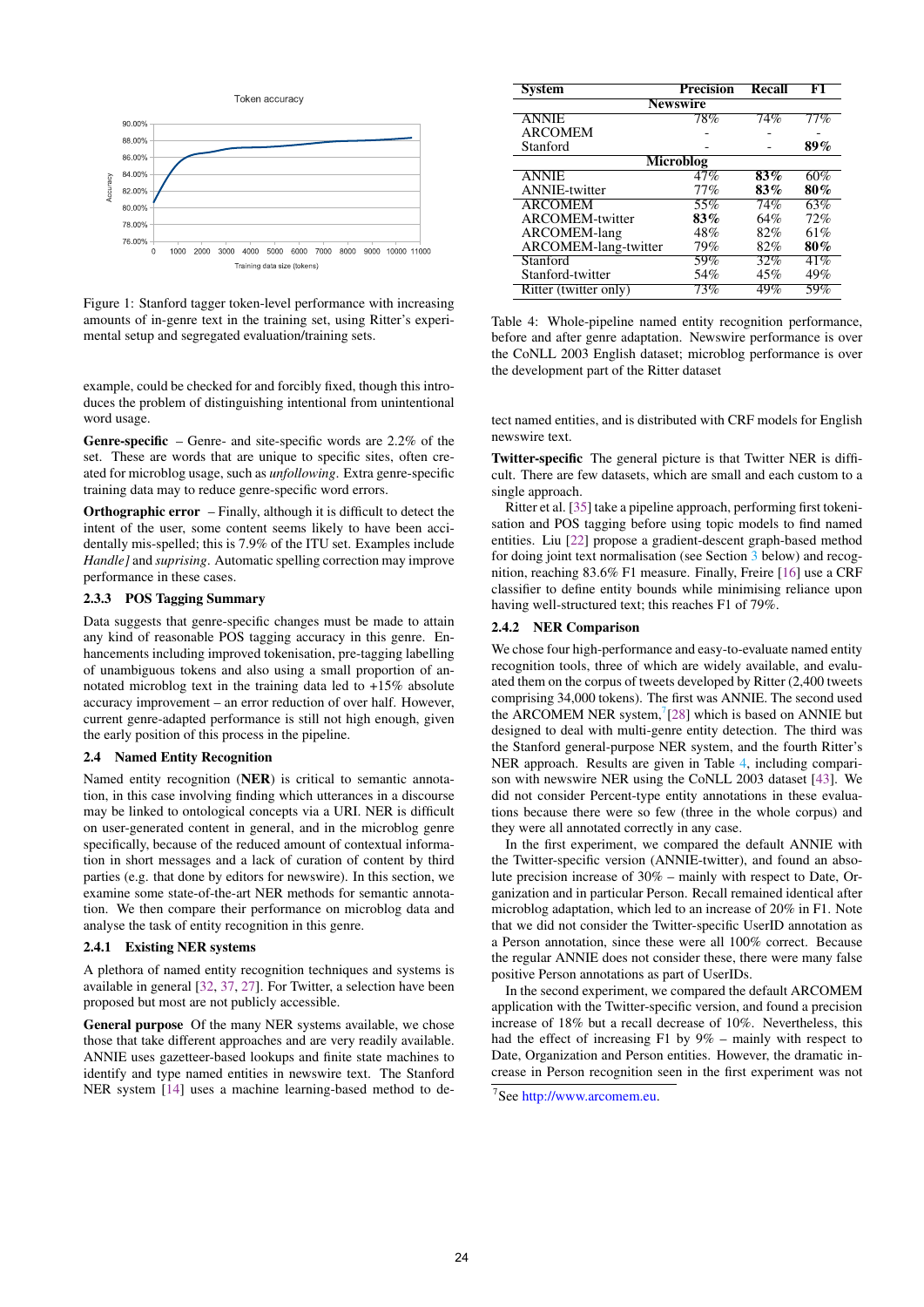<span id="page-4-0"></span>

| <b>Ritter</b> | Stanford     |
|---------------|--------------|
| company       | Organisation |
| facility      | Location     |
| geo-loc       | Location     |
| movie         | Misc         |
| musicartist   | Misc         |
| other         | Misc         |
| person        | Person       |
| product       | Misc         |
| sportsteam    | Organisation |
| tyshow        | Misc         |

Table 5: Mappings from Ritter entity types to the Stanford NER categories. Most "musicartist" annotations referred to either groups or were of indeterminate size, so Misc was chosen for this category instead of Person or Organisation.

seen here – largely we suspect because already, the grammars used in ARCOMEM take account of some specific issues (ambiguity with common words used on Twitter, for example). Note also that the ARCOMEM application includes a language ID processing resource (using TextCat – see Section  $2.1$ ) which separates English sentences from those deemed to be in other languages, and only processes the English ones. Since this component is not 100% accurate, it has the effect that some English sentences do not get processed and thus recall is lower.

In the third experiment, we compared a version ARCOMEM without the language ID component (so every sentence gets processed), with a Twitter-specific version. Interestingly, we got lower precision on each of these compared with the applications in experiment 2 – presumably because it was now over-generating some named entities which were part of some of the plain sentences in the previous application. Comparing the normal and Twitter-specific versions, we see a 31% absolute increase in precision, though no change in recall, leading to a 19% increase in F1. Slightly surprising is the fact that precision of Dates actually dropped with the Twitter-specific version, although as with Experiment 1, precision on Person entities rose dramatically, and precision on the other types all rose slightly.

In the fourth experiment, we compared the standard Stanford NER system with a version trained including some Twitter data (with the same Ritter train/test splits used earlier). It was necessary to translate Ritter's NE categories to those native to this system, using the mappings given in Table [5.](#page-4-0) While precision was high for some categories (Person 65% and Location 74%), Organizations were recognised poorly, having both low recall and low precision for a category F1 of 21%. Errors in labelling Organizations were more often caused by mis-categorisations than by missing the entity entirely. For example, *Vista del Lago* and *Clemson Auburn* were both labelled as Organizations when they should have been Locations. Polysemous named entities were also handled poorly, possibly due to a lack of surrounding disambiguating context (typical in this genre). For example, *UT* and *Amazon* were labelled as Locations when they occurred as Organizations (University of Texas and the international web retailer) – though both these could also occur as Locations (the state of Utah and the large river, respectively). Adding in-genre training material helped somewhat with recall, giving a 13% absolute increase, though performance was still markedly weaker than the other gazetteer and FSM based approaches. Organization recognition accuracy improved to an F1 of 29%, though Person and Location recognition was weaker. NEs represented in lowercase (e.g. *skype*, *pete*) were frequently ignored.

In summary, conventional tools perform poorly in this genre, and we can see that microblog domain adaptation is critical to good NER in a semantic annotation pipeline. We demonstrate a  $+30\%$ absolute precision and +20% absolute F1 performance increase using off-the-shelf tools adapted using publicly available resources. However, even the state-of-the-art is still lacking, leaving significant amounts of missed annotations and generating false positives. Common themes in the mis-annotated set suggest that better tokenisation and better POS tagging can help improve performance, but better NER techniques and models must be developed as well.

## 2.4.3 Facebook NER

We also investigated the effect of the processing resources on other kinds of social media, namely Facebook posts. Facebook messages are a little more diverse than tweets, and overlap with the microblog genre (rather than all being in microblog format). Specifically, the message length limit is much greater, and messages do not necessarily suffer the compression that is present in other sites. However, the site is still un-curated and permits bi-directional communication, as opposed to newswire which exhibits neither of these properties. Further, candid observations suggest that many of the linguistic difficulties of microblog text are present in Facebook messages, and that they too can benefit from semantic annotation for the same reasons that microblog text can.

For the evaluation, we used a small corpus of Facebook posts about the financial crisis, collected as part of ARCOMEM. Due to its small size, we do not provide quantitative results, but do make qualitative observations.

Because these posts were written in a fairly formal style (not typical of microblog text), there was no difference between using the standard ARCOMEM application and the Twitter one. In this case author style may be biased by the type of reader that posts on this topic. However, adapting the pipeline still offered recall improvements over the baseline of standard newswire-oriented ANNIE, being able to detect a wider range of entities at the cost of precision, with a net positive effect. We identified three types of error behind the precision drop.

Multiword expressions Some spurious NE annotations actually formed part of multiword expressions. For example, in the headline *Green Europe Imperiled as Debt Crises Triggers Carbon Market Drop*), the word *Europe* does not refer to a Location, but was annotated as such (the phrase *Green Europe* does not refer to either a Location or Organization, but a project).

Complex punctuation Some false positives were due to annotations that were non-initial substrings of complex URLs which had slipped past earlier URL tokenisation.

Adjectival use Finally, some NEs were spuriously annotated over words acting as adjectives. For example, in *the Democratic chairman of the committee*, the capitalised word *Democratic* is not a mention of an Organisation (although the whole might be considered a Person).

Overall, named entity recognition on Twitter remains harder than on Facebook data, but learnings and adaptations from dealing with microblog text can be used for performance gains when processing Facebook messages. There is some support of an association between genre and formality of context with ease-of-processing.

## 2.5 Entity Linking

Having determined which expressions in text refer to entities, the next semantic annotation task is entity linking (or entity disambiguation). It typically requires annotating a potentially ambiguous entity mention with a link to a canonical URI describing a unique entity. Approaches have used different entity databases as a disambiguation target, including Wikipedia (e.g. Cucerzan et al. [\[8\]](#page-9-25))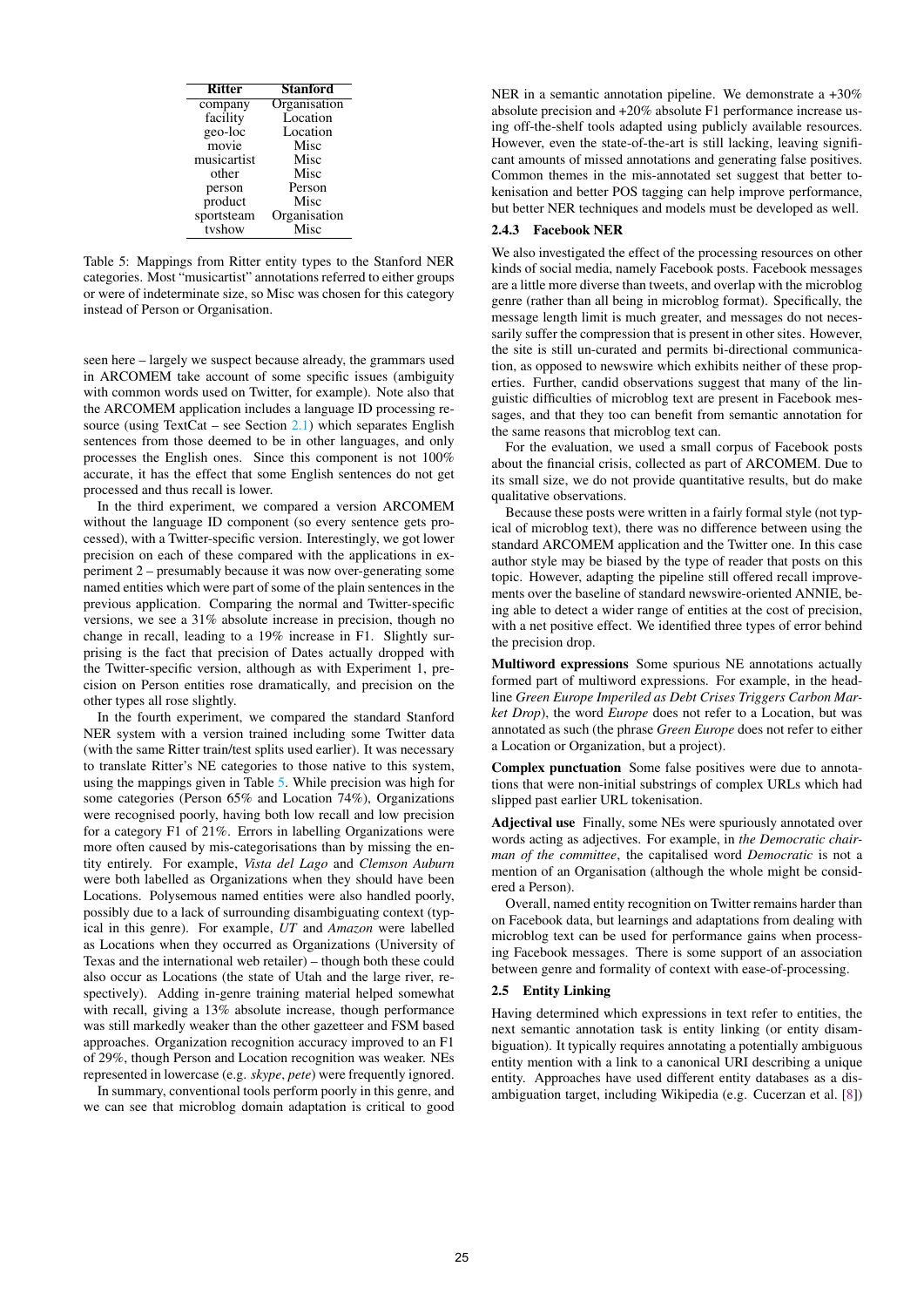<span id="page-5-1"></span>

| <b>Name</b>                 | <b>Precision</b> | Recall | F1     |
|-----------------------------|------------------|--------|--------|
| <b>Zemanta</b>              | 89%              | 65%    | $75\%$ |
| <b>LODIE</b>                | 68%              | 69%    | $68\%$ |
| $LODIE + hashtag expansion$ | 70%              | 69%    | 69%    |

Table 6: Tweet-level entity linking performance. LODIE results are for a whole-pipeline approach

and Linked Open Data resources (e.g. DBpedia [\[31\]](#page-9-26), YAGO [\[39\]](#page-9-27)). Many disambiguation targets share common ground, and it is often possible to map between them [\[36\]](#page-9-28).

Microblog entity disambiguation is a relatively new, underexplored task. Recent Twitter-specific disambiguators discovered problems with using state-of-the-art entity linking in tweets [\[1,](#page-8-2) [30,](#page-9-8) [17\]](#page-9-29). Another approach using Twitter concentrated on hashtags, automatically annotating them with DBpedia entries to assist semantic search on Twitter [\[23\]](#page-9-30). We compare approaches to linking entities within microtext, and assigning entities to whole messages.

#### 2.5.1 Word-level Entity Linking

Evaluating entity linking on microblogs is currently hampered by the lack of a shared corpus of manually disambiguated entities. The only currently available relevant dataset consists of 1,800 tweets from the RepLab 2012 [\[2\]](#page-8-3) evaluation of reputation analysis methods. One of its subtasks was to determine whether a user-generated message pertains to a given organisation (e.g. Apple, Lufthansa). For each of the targets, we manually found their URIs in DBpedia and used these in the gold-standard instead. Effectively, this transformed the entity disambiguation task into a binary classification task, i.e. whether the given tweet is about the target URI. Using this dataset, we evaluated two systems for their accuracy in entity disambiguation, as well as the impact of additional information from hashtag expansion (for LODIE) on entity linking accuracy.

We evaluated the LODIE pipeline system [\[10\]](#page-9-31), which links entities to DBpedia URIs chosen using a combination of four metrics: string similarity; semantic similarity between nearby entities; word level contextual similarity; and URI frequency in Wikipedia articles. This system contains the Twitter tokeniser, POS tagger, and ANNIE NER system that we described in earlier sections and is thus an end to end evaluation. The second system was  $Zemanta$ , a system designed for semantic annotation of blog posts which are similar in genre to microblog. Zemanta was found to perform best in a recent comparative evaluation on longer texts [\[36\]](#page-9-28), and relies on a combination of machine learning and user feedback to disambiguate entities. Preliminary results are given in Table [6.](#page-5-1) Extra matches outside the bounds of recognised entities are discarded, and so this reports on the joint recognition/linking task.

Matches only count if an annotation mentions one of the six target organisations, while disambiguation of other entities is disregarded. This makes the RepLab corpus of somewhat limited utility for evaluation of entity linking, and emphasises the need for a more comprehensive microblog gold standard for evaluation of entity linking.

It should also be noted that Zemanta's precision on this dataset is a maximum, due in part to annotation choices (producing overlapping annotations) and in part to the specifics of the RepLab dataset. For example, in *Lufthansa Cargo*, both *Lufthansa* and *Lufthansa Cargo* are annotated as Organization. In contrast, the LODIE only annotates *Lufthansa Cargo*, since it is the more specific entity. This results in lower precision – the manual RepLab annotation is for Lufthansa only, since it indicates the tweet is relevant to the com-

pany. On other entity linking datasets (e.g. TAC-KBP), producing overlapping entities would result in Zemanta having higher recall at the cost of lower precision. However, due to the specifics of the RepLab task, for Zemanta we discard entities that do not match those recognised *after* linking, instead of before. This acts as applying an extra layer of filtering.

Further, LODIE does not preserve named entities recognised on lowercase strings, unless the part-of-speech tag suggests a proper noun. This was originally intended to reduce the number of incorrectly recognised entities and worked well with e.g. library texts and Wikipedia articles, but since entity names in tweets are often specified in lower case, this strategy backfires. Similar to named entity recognition, other capitalisation issues also cause problems. One difficult tweet is shown in Example [1.](#page-5-2)

#### <span id="page-5-2"></span>(1) *Apple trees in the home garden bit.ly/yOztKs*

Here, the ground truth indicates that this tweet is not relevant to Apple Inc., the company (a correct annotation). However, some methods incorrectly linked the first word to the Apple company, possibly because it is unusual to see the word used to refer to the fruit in a sentence-initial position. Further, in cases where the word refers to the company and is capitalised (perhaps to relay a strength of sentiment regarding one's iPhone), *APPLE* may be mis-annotated as the APPLE related to the Ariane rocket program, which is not the correct choice.

Lastly, our experiments showed a significantly impaired recall and overall F1-score, due to many tweets not actually containing directly the company names, but only names of their products (e.g. iPod and iPad in tweets relevant to Apple). In order to overcome microblog terseness and introduce additional context, we experimented with expanding hashtags in tweets with their textual defin-ions, using an online lookup service.<sup>[9](#page-5-3)</sup> Hashtags are used in some tweet messages to indicate a topic. As can be seen from Table [6,](#page-5-1) this additional text does result in improved performance for LODIE, but unfortunately only a relatively small number of tweets in the dataset contain hashtags.

#### 2.5.2 "Whole tweet" Entity Linking

The "aboutness" task determines which topics and entities describe the main themes of a text. For Twitter, the topic-disambiguated dataset detailed in [\[30\]](#page-9-8) contains both tweets and the corresponding Wikipedia articles, which are the topic of these tweets. Since each tweet is topic-annotated, there is no guarantee that the corresponding Wikipedia article is an entity (e.g. some topics are website, usability, and audience). Even when the assigned topics are entities, the tweets often contain other entities as well, which are not annotated. These characteristics make this dataset only a rough indicator of entity linking performance. We evaluated the performance of DBpedia Spotlight [\[31\]](#page-9-26), Zemanta and TextRazor<sup>[10](#page-5-4)</sup> (an open NLP tagging service offering a variety of pipeline stages) on this corpus (see Table [7\)](#page-6-1). Only the top-ranked entities were considered for matching, and we discarded recognised but unlinked entities. Zemanta and DBpedia Spotlight performed quite poorly, probably due to the nature of the dataset. Of interest is the performance of TextRazor at entity extraction and linking, being connected to a variety of linking resources.

In general, where entities are annotated at tweet level, it is unclear whether these are based on mentions of an entity in the text, or are meant to be mentions of a topic describing the text. Examination suggests that this is a primary source of problems when using such corpora for entity linking evaluation.

<span id="page-5-0"></span><sup>8</sup> See [http://developer.zemanta.com/.](http://developer.zemanta.com/)

<span id="page-5-3"></span><sup>9</sup> See [http://www.tagdef.org.](http://www.tagdef.org)

<span id="page-5-4"></span><sup>&</sup>lt;sup>10</sup>See [http://www.textrazor.com/technology.](http://www.textrazor.com/technology)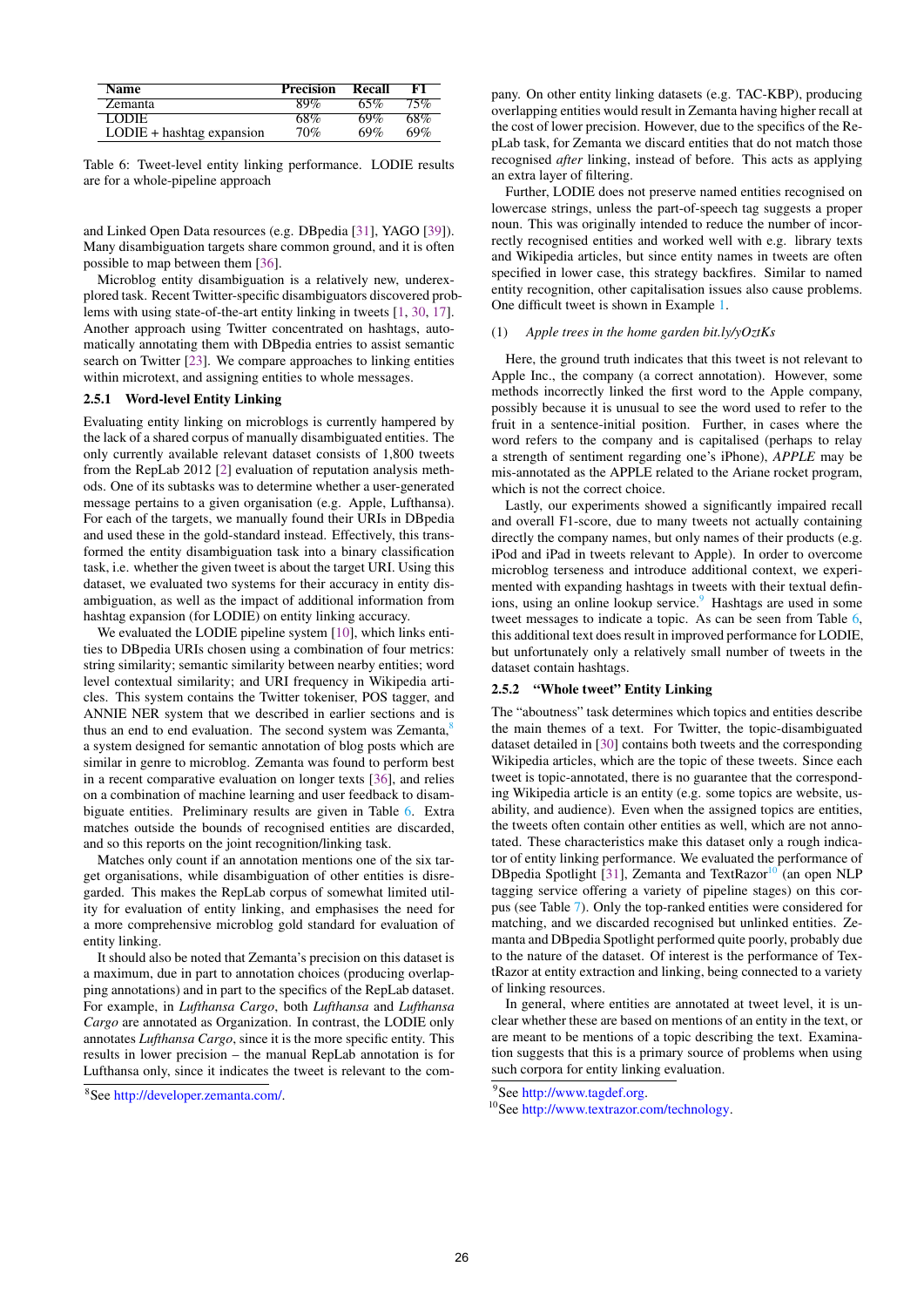<span id="page-6-1"></span>

| <b>System</b>      | <b>Precision</b> | Recall   | F1.      |
|--------------------|------------------|----------|----------|
| DB pedia Spotlight | $20.1\%$         | $47.5\%$ | 28.3%    |
| TextRazor          | $64.6\%$         | 26.9%    | 38.0%    |
| Zemanta            | 57.7%            | 31.8%    | $41.0\%$ |

Table 7: Performance of entity linking over the WSDM2012 tweet dataset; note low performance due to varying levels of specificity in tweet-level annotations.

## 2.5.3 Entity Linking Summary

To summarise, entity linking in microtexts is a challenging task, due to the limited surrounding context, as well as the implicit semantics of hashtags and user name mentions. Furthermore, comparing methods reliably is currently very difficult, due to the limited datasets available in this genre.

Variation in capitalisation is often an indicator of a pronominal use of a word (suggesting a named entity); the genre sometimes disregards capitalisation and performance suffers as a result. This can be attributed to prior named entity recognition problems.

# <span id="page-6-0"></span>3 Normalisation

Noisy environments such as microblog text pose challenges to existing tools, being rich in previously unseen tokens, elision of words, and unusual grammar. Normalisation is commonly proposed as a solution for overcoming or reducing linguistic noise [\[40\]](#page-9-32). The task is generally approached in two stages: first, the identification of orthographic errors in an input discourse, and second, the correction of these errors.

Example [2](#page-6-2) shows an original microblog message, including a variety of errors, and the post-normalisation repaired version.

<span id="page-6-2"></span>(2) Source text: *@DORSEY33 lol aw . i thought u was talkin bout another time . nd i dnt see u either !*

Normalised text: *@DORSEY33 lol aww . I thought you was talking about another time . And I didn't see you either !*

As can be seen, not all the errors can be corrected (*was* ought to be *were*, for example) and some genre-specific slang remains – thought not in a particularly ambiguous sense or grammatically crucial place. Note the frequent shortening of words in messages entered by users, possibly attributable to both their effort to minimise the energy cost of communication and also out of habit of fitting within the tight message length limits typical of the genre.

Custom approaches to normalisation have been developed for Twitter. In this section, we present state-of-the-art normalisers; following this, we evaluate the effectiveness of two approaches to improving entity extraction and linking.

## 3.1 Normalisation Approaches

Normalisation approaches are typically based on a correction list, edit-distance based, cluster-based, or a mixture of these, with hybrid approaches common. We present a brief survey of the most recent techniques for normalising, in general and for Twitter.

One common source of errors across many genres is variation of spelling of proper names. Correct detection and resolution of a name may be partially dependent on it being spelled correctly. Therefore, resources have been developed to capture the many variations on spellings seen for given entities. For example, JRC-Names [\[42\]](#page-9-33) is a list-based collection of name variations for many entities, coupled with an algorithm for matching target words to a given entity.

Gazetteer-based approaches can be used to repair errors on all kinds of words, not just named entities; for example, Han et al. [\[19\]](#page-9-34) construct a general-purpose spelling correction dictionary for microblogs. This achieves state-of-the-art performance on both the detection of mis-spelled words and also applying the right correction.

Instead of a fixed list of variations, it is also possible to use a heuristic to suggest correct spellings. Both text edit distance and phonetic distance can be used to find candidate matches for words identified as mis-spelled. Han and Baldwin [\[18\]](#page-9-35) achieved good corrections in many cases by using a combination of Levenshtein distance and double-metaphone distance between known words and words identified as incorrectly entered.

Some choose to view normalisation as recovery from a noisy channel, where the well-formed utterance is the original signal and the source of noise is the user's interpretation of that utterance as a microblog message. This model has been used with some success in, for example, interpreting SMS text [\[7\]](#page-9-36).

In the case of microblogs, our analysis of difficult unknown words in POS tagging (in Section [2.3\)](#page-2-3) showed that slang made up for three times as many mis-taggings as did orthographic errors. To this end, as well as investigating a heuristic normaliser, we investigate the performance impact that a custom gazetteer-based general-purpose pre-recognition dictionary has on NER.

#### 3.2 Normalisation Evaluation Setup

Linguistic noise is an intrinsic quality of user generated content, especially in the microblog genre. As discussed in Section [2.3,](#page-2-3) POS tagging and tokenisation are both prone to noise. We are primarily interested in the impact of noise and the noise correction afforded by normalisation when it comes to the named entity recognition task. This is because not only is this task critical to entity-level linking (e.g. semantic enrichments), but also because most of the entity linking approaches discussed above are capable of overcoming a degree of noise. In fact, the biggest problem with entity linking over microblog text is the terseness of the documents, which cannot be overcome directly by cleaning up existing data.

In light of our findings so far, we also investigate various approaches to improving performance of automatic approaches in this genre – the so-called "normalisation" task. This is typically broken into two parts – determining the wrongly-spelled words and then correcting them. Therefore, we evaluate approaches to normalisation and their impact on two different styles of NER. This constitutes a qualitative and quantitative evaluation of normalisation systems and their ability to enable high-quality semantic annotation of user-generated microblog content.

#### 3.2.1 Basic and Strong Normalisation

Normalisation approaches typically include a dictionary of known correctly-spelled terms, and refer to in-vocabulary (IV) and out-ofvocabulary (OOV) terms with respect to this dictionary. We contrast "basic" and "strong" normalisation. Basic normalisation is designed to deal with the majority of errors detected at the POS tagging stage (which is performed at token-level and sensitive to unknown/mis-used/mis-spelled words). Strong normalisation is more flexible, taking a lightly-supervised automatic approach trained on an external dataset.

Our basic normalisation approach is roughly equivalent to a ruleengineered approach: find resources with errors, and compile a lookup list for translating erroneous tokens to their correct equivalent. This is computationally fast, and can cover the majority of instances of slang words and even common mis-spellings. However, creation of the translation set is labour-intensive, and the approach is not flexible when taken across domain, across languages or presented with new kinds of slang or nicknames.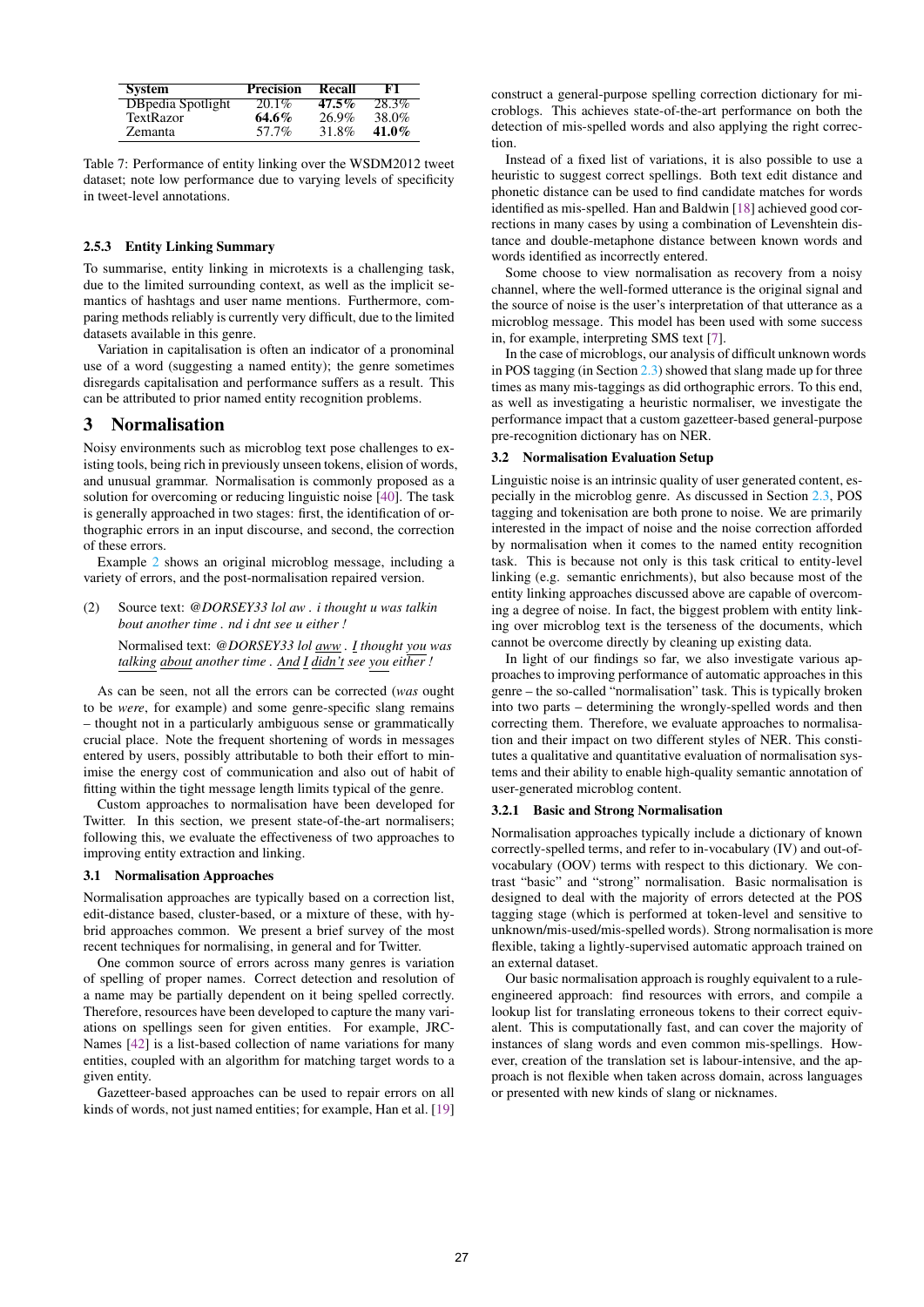<span id="page-7-1"></span>

| <b>Entity type</b>            | No norm  | <b>Basic norm</b> | <b>Strong norm</b> |  |  |
|-------------------------------|----------|-------------------|--------------------|--|--|
| <b>ANNIE-twitter pipeline</b> |          |                   |                    |  |  |
| Organisation                  | $64\%$   | 64%               | 64%                |  |  |
| Location                      | 77%      | 77%               | 77%                |  |  |
| Person                        | 67%      | 70%               | 70%                |  |  |
| Date                          | 90%      | 91%               | 91%                |  |  |
| Overall                       | $80\%$   | $81\%$            | $81\%$             |  |  |
| <b>Stanford NER (twitter)</b> |          |                   |                    |  |  |
| Organisation                  | 28.6%    | 28.6%             | $29.6\%$           |  |  |
| Location                      | $60.5\%$ | $60.5\%$          | $62.6\%$           |  |  |
| Person                        | 63.2%    | 63.6%             | 62.8%              |  |  |
| Overall                       | 49.1%    | 47.6%             | 49.3%              |  |  |

Table 8: Impact of various normalisation techniques on F1 measure when extracting named entities, using the ANNIE-twitter pipeline compared with Stanford NER with a Twitter-trained model.

The strong normalisation approach is taken from Han and Baldwin [\[18\]](#page-9-35). It uses a combination of Brown clustering, edit distance, phonetic distance (double metaphone), contextual features and a small fixed list of slang words. For our experiment, we use a representation of this normalisation approach – an exhaustive autogenerated lookup list [\[19\]](#page-9-34) based on English tweets.

These basic and strong normalisation appraoches had different error coverage. Effectively, strong has higher recall – more wrong words can be corrected by the resource – but lower precision, in that some corrections are wrong. These precision differences mostly caused one of three types of error:

Sentiment change Some words can be corrected to another word with differing sentiment, that is orthographically close. Tolerating mistakes within a Levenshtein edit distance of 2 – a common limit in this task – allows *in-*, *im-*, *un-* and *an-* prefixes to be stripped, thus reversing the meaning of a word in some cases. For example, *unpossible*  $\rightarrow$  *possible* and *untalented*  $\rightarrow$  *talented.* 

IV errors The core vocabulary for discriminating between IV/OOV can be too small, or have too low a weight over other factors. Corrections are accidentally made to correctly-spelled words as a result, e.g., *roleplay*  $\rightarrow$  *replay* and *armwarmers*  $\rightarrow$  *armorers.* 

Proper name variations Corrections to the spelling of variations of family names were sometimes made incorrectly. These seem minor but alter meaning. For example, there are many variations of spellings of English surnames; *Walmesley* may be alternatively represented as *Walmsley* or *Walmesly*. This can create critical changes in meaning. From the data, *She has Huntington's* can be misnormalised to *She has Huntingdon's*, reducing the chances of this already minimal-context mention of a disease being correctly recognised and linked, especially given the reliance of many entity linking techniques upon textual context.

#### 3.2.2 Normalisation Analysis

We measured the performance impact of basic and strong normalisation over two different types of NE approach – gazetteer/FSM based (ANNIE) and machine-learning based (Stanford CRF NER). Results are given in Table [8.](#page-7-1) It can be seen that normalisation has a much lower impact on gazetteer-based methods than on machine learning ones, which are somewhat weaker to begin with, as described in Section [2.4.](#page-3-3) This can be attributed to the way that AN-NIE pays less attention to POS tags and surrounding context than many systems, and is thus somewhat robust in the face of orthographic errors and grammar mistakes. It is also interesting to see that both basic and strong normalisation improve ANNIE performance to the same extent. This suggests that the extra effort in-

volved in complex normalisation techniques does not offer performance increases near the upper end of the performance scale.

The Stanford NER system places more reliance on context, and so might be more affected by normalisation, which is reflected in the figures given. In fact, it requires strong normalisation in order to realise performance benefits from any normalisation for this system. While per-category F1 scores are roughly the same (or even slightly improved) with basic normalisation, entities of other types are missed more frequently than without normalisation, leading to an overall decrease in performance. Use of full normalisation did not cause any more entities to be missed than the no-normalisation baseline, but did slightly reduce the false positive rate. Basic normalisation in fact decreases performance overall. Nevertheless, even given strong normalisation, performance increases remain modest.

# <span id="page-7-0"></span>4 Directions for Future Work

This paper demonstrated experimentally that semantic annotation of microblog text is a challenging task. Problems lie at each stage of the semantic annotation pipeline, having negative impact on each subsequent task. Some genre-adaptation has been attempted, often successfully, but far from the performance levels found on established text genres.

In this section, we identify common trends in the above findings. These lead to evidence-based suggestions for future research directions towards improved semantic annotation of microblog text.

## 4.1 Prevalent Errors

Common themes lie in the difficult cases for many stages, specific to this genre. Capitalisation causes problems for POS tagging, NER and entity linking. In each case, where capitalisation is used in well-formed text to differentiate between normal nouns and proper nouns, altering this information (e.g. through use of lower caps for convenience or all caps for emphasis) has led to incorrect decisions being made. Correcting capitalisation is difficult, especially in the cases of polysemous nouns that have named entity senses (e.g. *eat an apple* vs. *Apple Inc.*, or *the town Little Rock* vs. *throw a little rock*). It seems that contextual clues are the only disambiguator, but most POS tagging approaches already take these into account; there is perhaps just not enough combined capitalisation information and context to resolve this class of typing variation.

Typographic errors confuse many pre-linking stages, specifically tokenisation and POS tagging. Added, skipped and swapped letters have all been found to cause problems. Although normalisation offers some help, the state-of-the-art does not yet give a good enough balance between ignoring correct OOV words and correctly repairing mistyped IV words, demonstrated in the low impact that normalisation has on NER.

One defining aspect of microtext is short messages, often enforced by a character limit. This limit demands that users reduce anything but the shortest utterance to a shorter form. The constraint on the amount of information content per message encourages using a compressed form of language. This leads to rare, uncommon or incomplete grammatical structures being used, as well as abbreviations, heavy pronoun use and other shortenings. Typically, one would use linguistic context to unpack these information-dense, peculiarly-structured utterances; however, that is also at a premium. This creates many problems, and perhaps the best way to overcome it is to create large and more-richly annotated resources.

The lack of context is a particular problem in the entity linking stage. Even the best performing systems reach scores much lower than they would on well-formed text. As with other linguistic disambiguation tasks, context is critical to resolving polysemous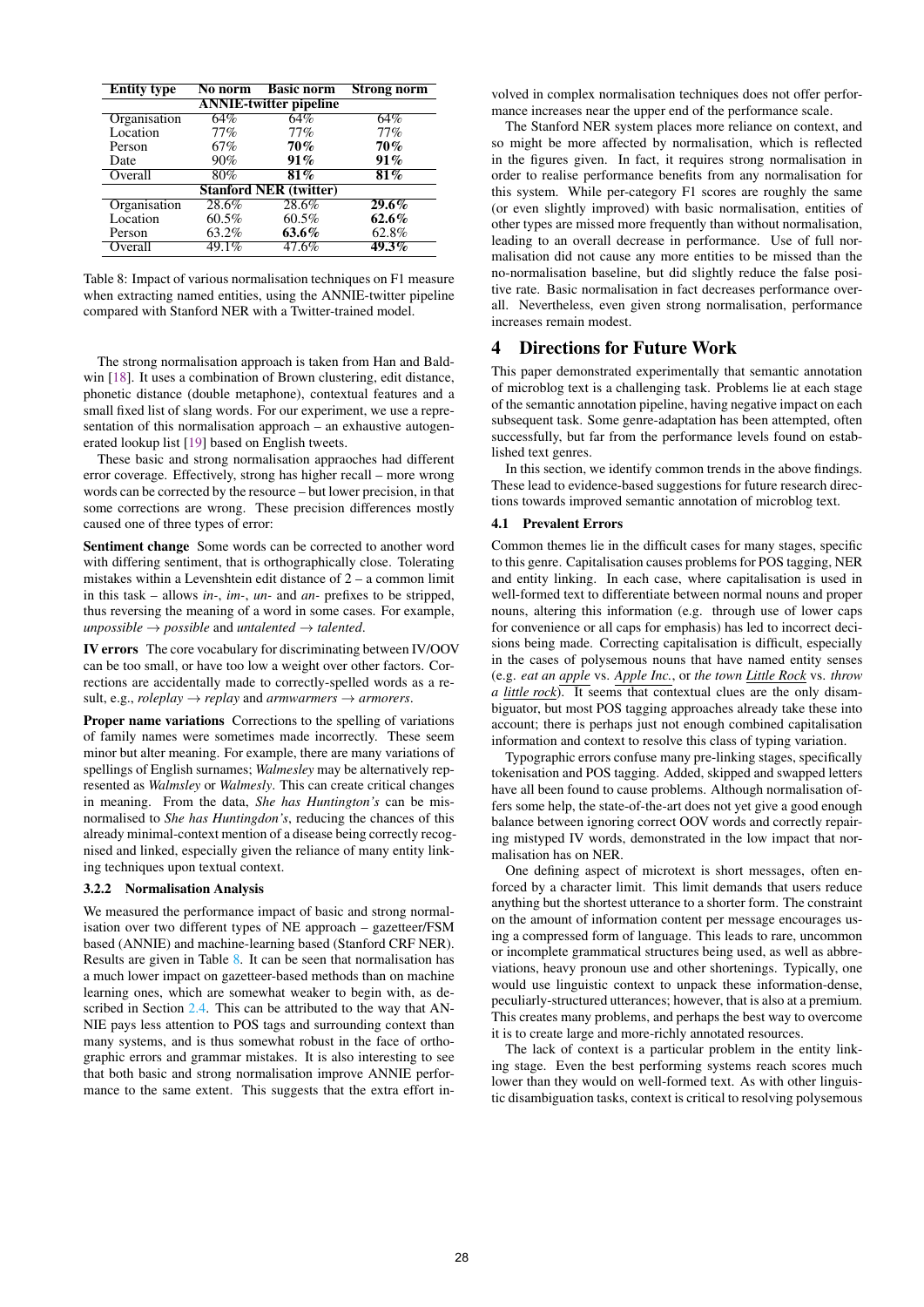words. Methods for increasing the amount of available context are therefore of interest.

Finally, there is a need for larger linguistic resources. Annotated microblog text is particularly rare, and in this difficult genre, very much needed. The performance of ML-based approaches relies on more annotated tweets.

#### 4.2 Areas for Improvement

Named entity recognition is a bottleneck for semantic annotation pipelines. If they perform poorly at this task, entity linking accuracy (low already due to the lack of context), becomes even lower. Some Twitter-specific methods reach F1 measures of over 80%, but are still far from state-of-the-art. Next we discuss ways for improving the NER and entity linking stages.

Alternatives to normalisation As demonstrated, current normalisation approaches do not help with noise reduction. At best, they offer only +1% F1 improvements, while simple methods can even be harmful, due to mis-normalisation of correct words. Fuzzy listbased resources like JRC-Names may be more effective at detecting and resolving variations of spellings of named entities. The precision/recall balance still remains to be explored and optimised.

Better data Even though inroads have been made, current methods for semantic annotation of microtexts have many limitations. Firstly, entity recognition and linking does not reach the significantly higher precision and recall results obtained on longer text documents. One way to improve the currently poor automatic performance is through crowdsourcing. The ZenCrowd system [\[11\]](#page-9-37), for instance, combines algorithms for large-scale entity linking with human input through micro-tasks on Amazon Mechanical Turk. In this way, NE mentions that can be linked automatically and with high confidence to instances in the Linked Open Data cloud, are not shown to the human annotators. The latter are only consulted on hard-to-solve cases, which not only significantly improves the quality of the results, but also limits the amount of manual intervention required.

Secondly, it is axiomatic that semantic annotation methods are only as good as their training and evaluation data. Algorithm training on microblog gold standard datasets is currently very limited. For example, there are currently fewer than 10,000 tweets annotated with named entity types. Bigger, shared evaluation corpora are therefore badly needed. Creating these through traditional manual text annotation methodologies is unaffordable, if a significant mass is to be reached. Research on crowdsourcing evaluation gold standards has been limited, primarily with focus on using Amazon Mechanical Turk to acquire small datasets (e.g. tweets with named entity types) [\[13\]](#page-9-38).

The few ground truth errors in the POS dataset are comparable to error rates in POS datasets in general. However, recognising that they have broken new ground and made this possible at all, evaluating and comparing microtext entity linking approaches on currently-available entity linking sets is still a delicate process.

Unexploited information Apart from noise, shortage of contextual information is the biggest problem. Luckily, the metadata of microblog messages (and the typical structure of microblogging sites) gives access to text outside of a given message. This abundant linguistic context is available but currently unexplored.

To start with, for extra context, it is possible to examine other messages belonging to the creator. One may access more content from the user, giving a better sample of their writing style and perhaps providing instances of easier-to-disambiguate entities when faced with a difficult text. Links posted by the user, and the content of their user profile, also provide additional linguistic context.

Outside of the creator's content, methods may examine their friends' content for use as additional context. One might also link to other sites, using a multi-layered social network model [\[25\]](#page-9-39), to extract a user's and their friends' messages on other sites.

Lastly, as temporal information is available, it is possible to mine contemporary events to check for co-mentions of NEs. Also, one can use spatial metadata to check for special word senses near a user, informing for example resolution of the *little rock (stone)*/*Little Rock (town)* confusion mentioned earlier. Using spatial and temporal information, one can search for stories and content outside the author's social network to find descriptions of nearby occurrences.

# 5 Conclusion

This paper has explored a number of research questions arising from applications of semantic annotation to microblogs. Experiments demonstrate that current methods are not sufficiently robust on this ill-formed, terse, and linguistically compressed content.

To answer our second research question, error analysis was carried out at the semantic annotation stage and specific difficulties with the task were identified. In summary, all machine learning methods suffer from the lack of annotated training data, while entity linking methods also suffer from the lack of sufficient context. Normalisation, as a noise reduction method, is not a silver bullet, although it is helpful and could be improved further by precision/recall tuning.

To overcome these problems, we argue that microblog-specific metadata and content needs to be brought into the algorithms, as a way to combat the shortness of the microtext itself. More specifically, we propose including other posts from the same author, information from the author's network and spatio-temporal information.

Specific to linking, state-of-the-art algorithms rely substantially on the surrounding textual context for disambiguation. However, such context is extremely limited in microblog documents, and cannot be improved significantly through additional information from e.g. hashtag definitions. This makes entity linking in microblogs a particularly challenging, open research problem. Other methods of combating this problem involve leveraging structured knowledge bases such as Wikipedia to improve the semantic annotation of microposts with the hope that injecting more semantic information will counterbalance the lack of context.

# 6 Acknowledgments

This work was partially supported by the UK EPSRC grants Nos. EP/I004327/1 and EP/K017896/1 uComp,<sup>[11](#page-8-4)</sup> and by the European Union under grant agreements No. 287863 TrendMiner, $^{12}$  $^{12}$  $^{12}$  and No. 270239 Arcomem.

# 7 References

- <span id="page-8-2"></span>[1] F. Abel, Q. Gao, G. Houben, and K. Tao. Semantic enrichment of twitter posts for user profile construction on the social web. *The Semanic Web: Research and Applications*, pages 375–389, 2011.
- <span id="page-8-3"></span>[2] E. Amigó, A. Corujo, J. Gonzalo, E. Meij, and M. Rijke. Overview of Replab 2012: Evaluating online reputation management systems. In *CLEF 2012 Labs and Workshop Notebook Papers*, 2012.
- <span id="page-8-0"></span>[3] K. Bontcheva and H. Cunningham. Semantic annotation and retrieval: Manual, semi-automatic and automatic generation. In J. Domingue, D. Fensel, and J. A. Hendler, editors, *Handbook of Semantic Web Technologies*. Springer, 2011.
- <span id="page-8-1"></span>[4] K. Bontcheva and D. Rout. Making sense of social media streams through semantics: a survey. *Semantic Web Journal*, 2012.

<span id="page-8-4"></span><sup>11</sup>See [http://www.chistera.eu/projects/ucomp.](http://www.chistera.eu/projects/ucomp)

<span id="page-8-5"></span><sup>12</sup>See [http://www.trendminer-project.eu/.](http://www.trendminer-project.eu/)

<span id="page-8-6"></span><sup>13</sup>See [http://www.arcomem.eu.](http://www.arcomem.eu)